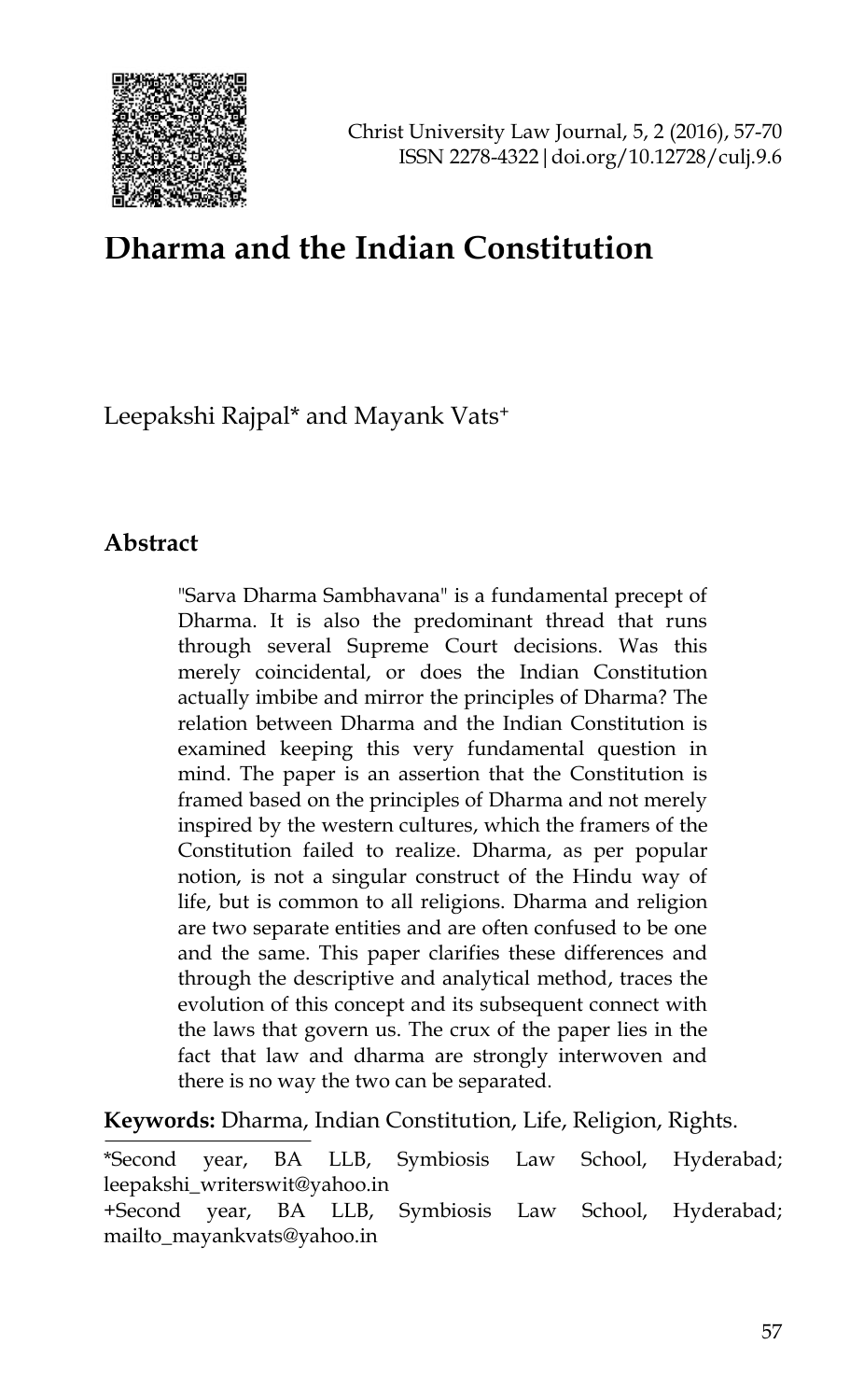Christ University Law Journal ISSN 2278-4322

## **I. Introduction**

Dharma, as a concept is less known and has had different meanings through different eras. It was considered as the order of the day during Ashoka"s era and dictated all actions of the subject of the state; the dharma as preached by the Buddhists and Hindus and subsequently, a new era of Dharma emerged which was an excellent culmination of pre-existing concepts and principles.

### **II. Dharma and Buddhism**

Buddhism was founded by a royal prince named Siddhartha Gautama, when he stepped out of his palace to realize a world of miseries, hitherto unknown to him. Subsequently, he retired and renounced the world and went into forests for spiritual meditation. After six years of immense spiritual meditation, he attained enlightenment under a tree named Bodhi in Bodh Gaya. He was directed to teach the universe and consequently, he rose from his meditation and taught the first wheel of Dharma. The teachings of Buddha mainly focused on Buddha's meditations and the concept and characteristics of Dharma. He began his first sermon in the Deer Park and began preaching by revolving the wheel with eight spokes which represented the noble Eight Fold Path. This was an indication of the fact that his teachings may go round and round but the center i.e. nirvana is always fixed.

The Eight fold path included the following teachings:

- I. Right view We should view everyone with the eyes of wisdom and compassion.
- II. Right thought What we think, is what we become. With clear and good thoughts we are likely to have a strong character.
- III. Right speech We should always speak kind and respectful words, by this we earn respect and trust.
- IV. Right conduct We should know how to behave courteously and not waste our time criticizing others, because even we can have some loopholes which others may criticize.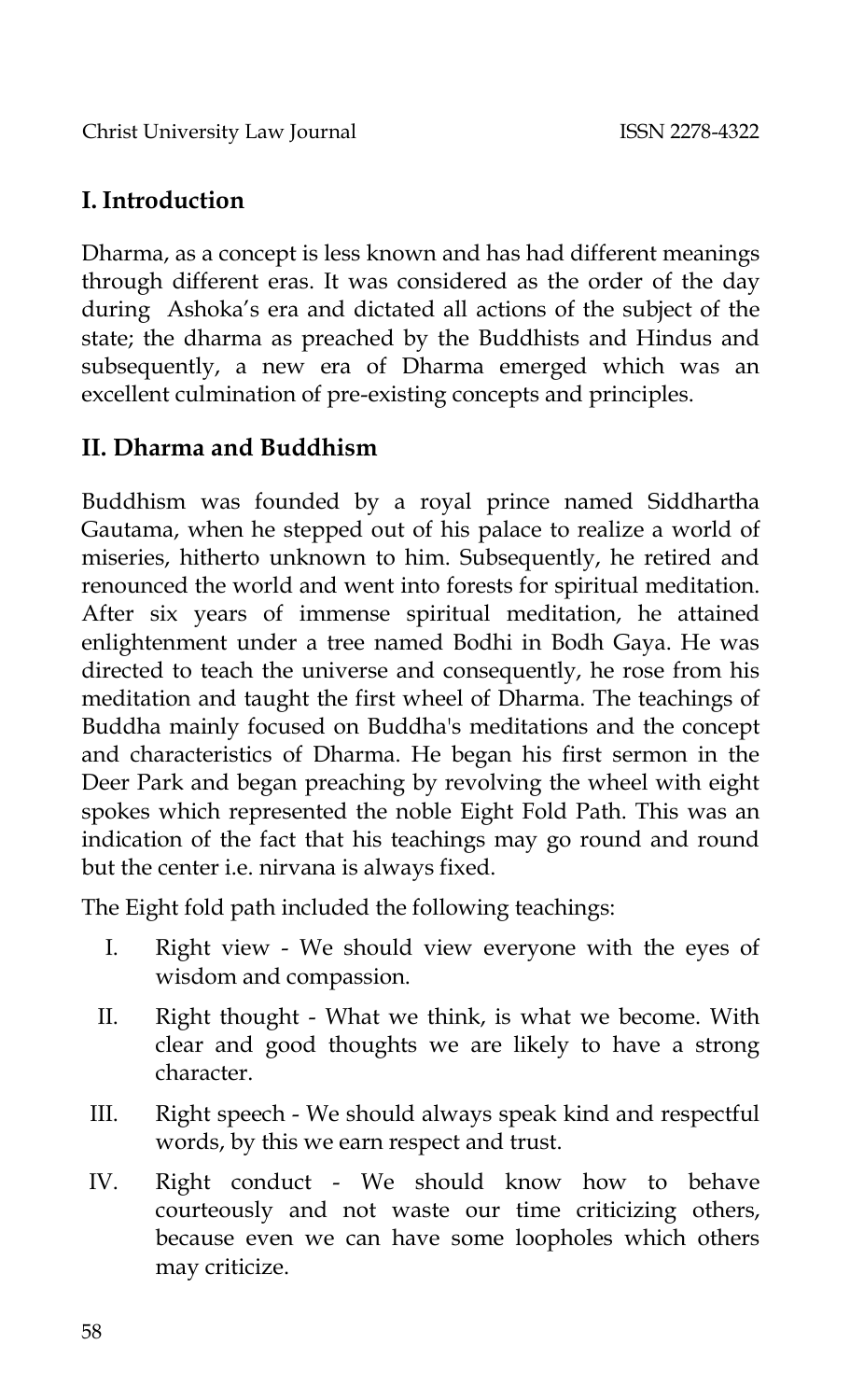j

- V. Right livelihood We should always choose a job that does not hurt others. Buddha said, "Do not earn your living by harming others".
- VI. Right effort We should always give our best in whatever we do and we should not harm others through our action and prefer such actions that are beneficial for those around us and for ourselves too.
- VII. Right mindfulness We should be aware of our thoughts, words and deeds. We should not possess any bad intention and should realize that good intention leads to good life.
- VIII. Right concentration- We should focus on one thing at a time, this enables the mind to concentrate.<sup>1</sup>

During his enlightenment, Buddha found answers to three questions, which are considered to be the three great truths. The first truth he discovers is that *nothing is lost in the universe*, for instance, we are born out of our parents and our children are born out of us. Similarly, matter turns into energy and energy turns into matter. It means that everything in this universe is inter-connected and that the consequence of one's act could harm or benefit the other. It means that we all are inter-connected in such a way that even we fail to realize that such inter-connectivity exists. This is the reason why even law exists. In the modern day too, we are all interconnected in such a way, that the act done by one can harm or benefit the other. This is what even law does. If it benefits, it is good, but if it harms, law lays down the provisions for punishment. It also lays down the principles based on which our work should be done i.e. not the nature of the task or work but the actual basic generosity out of which the work should be carried out.

The second truth he unveiled is that *everything changes.* He said that life is like a river, it flows on and on, sometimes swiftly, sometimes slowly, but it still keeps going. In the modern day world too, nothing is constant and change is necessary, though it is difficult but eventually after the change, everything falls into place. Similarly, law has to be changed from time to time to meet the

<sup>&</sup>lt;sup>1</sup>Ajaan Lee Dhammadharo, The Path to Peace and Freedom for the Mind (Dec. 1, 2013), http://www.accesstoinsight.org/lib/thai/lee/pathtopeace.html.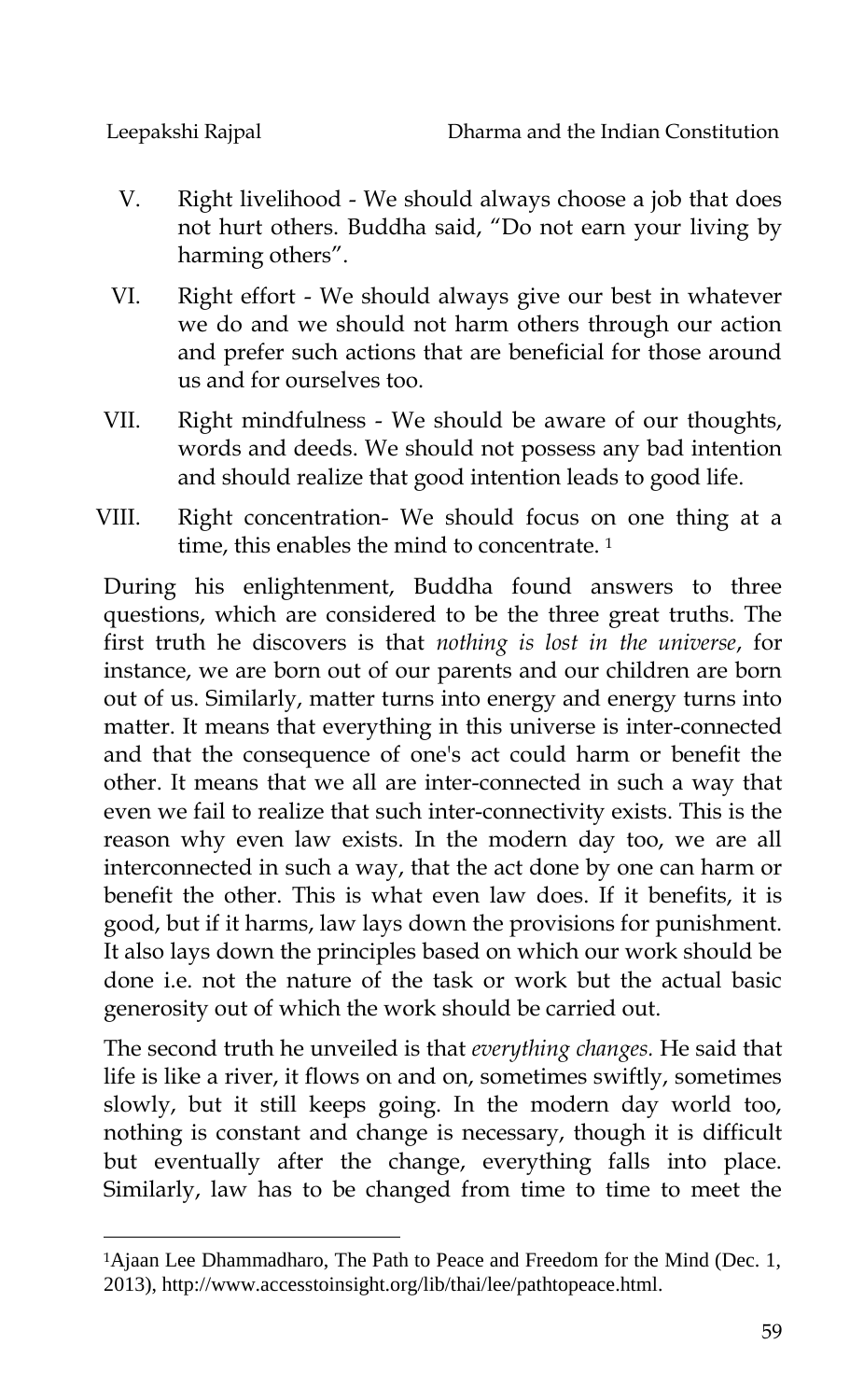needs of different population and different circumstances in which it falls. The third truth he discovered was the *Law of cause and effect*. This is also known as Law of Karma or the Karma theory. It simply states that what one gives is what one gets; there is nothing out of the boundary that one will be receiving or giving. It is best explained by the paragraph given in the *Dhammapada:*

> The kind of seed sown will produce that kind of fruit. Those who do good will reap good results. Those who do evil will reap evil results. If you carefully plant a good seed, you will joyfully gather good fruit.  *- Dhammapada<sup>2</sup>*

# **III. The Theory of Dharma as Taught by History**

Ashoka, the famous ruler from the Gupta Dynasty, was also known as the watershed figure in the history of Dharma3, because of the work he did during his reign such as the distinctive set of texts, inscriptions on the rocks and pillars and preaching of Dhamma, making him the originator of the concept. He termed his edicts Dhammalipi, which means to broadcast an imperial programme.<sup>4</sup> The term was coined with some special connotation, albeit later, the brahmanas used it to promote their royal patronage. The inscriptions he wrote on the pillars and rocks were mainly found in two scripts i.e. Brahmi and Kharosthi,<sup>5</sup> which conveyed"crude" Prakrit, that was perhaps Ashoka's own language. In one rock edict he wrote that as of his tenth year he would go on Dhammmayatas i.e. dhamma tours, giving audience in the provinces (janapadas), preachings on Dhamma and discussing questions about Dhamma i.e. dhammaparipuccha, deriving a "second revenue" in the form of

-

<sup>2</sup>San Fransico State University, Following the Buddha's Footsteps, (Dec. 8, 2016), http://online.sfsu.edu/rone/Buddhism/footsteps.htm.

<sup>3</sup>ALF HILTEBEITEL, READING THE FIFTH VEDA: STUDIES ON THE MAHABHARATA 35 (Patrick Olivelle, Oxford University Press 1<sup>st</sup> ed., 2011).

<sup>4</sup>N. A. NIKRAM, ET. AL. EDICTS ON DHARMA 32 (Richard Mckeon et al eds., University of Chicago Press  $1<sup>st</sup>$  ed. 1978).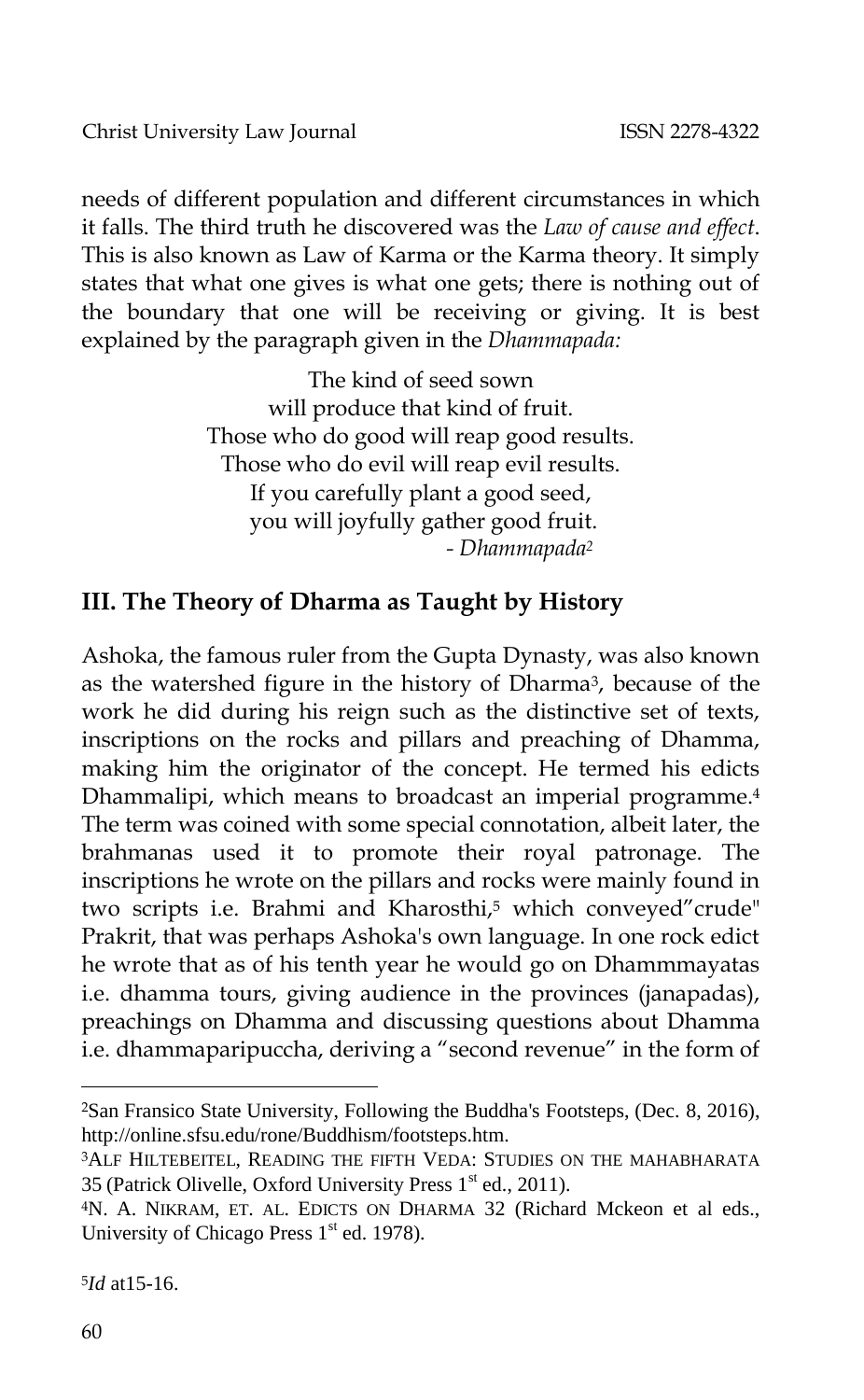pleasure.<sup>6</sup> He usually began his preaching of dhamma in an oral form and ended it by writing, perhaps to ensure that this concept does not remain unknown to the future generations.

An excerpt of a rock edict known as the Minor Rock Edict (MRE), written in his tenth year is presented below. It states that:

King Devanampiya speaks thus: For two and half years I was a Buddhist Layman and I was not very zealous. For somewhat more than a year I visited the Sangha and became very Zealous. The Gods have formerly not mingled with men, but now they are mingled. This is the result of zeal. Not only high persons can reach this aim, now, even common people can reach it if they are very zealous.<sup>7</sup>

Thus, evidently, Dhamma or Dharma is not only a game of the rich and wealthy, but even a common man can unite with the God, if he so believes and does all the righteous actions, zealously.

By his twelfth year as a ruler, he started promulgating Dhamma by "summoning people to the tableaus of celestial palaces, tableaus of elephants, balls of fire and other divine displays".<sup>8</sup> He tried to manipulate the images of divinity, similarly done by Kautilya in the Arthashastras. The methods used by him to preach the teachings of Dhamma, depict manipulation in the images of the Lord Buddha and the sources connected or related to him. This also indicates the gullibility of his populace for believing everything he said to be true and divine. He used this method of preaching because he learned that this would help him gain support and confidence of the people.

In total, there were seven pillar edicts preaching Dhamma by King Ashoka. In these seven pillars of inscriptions, he has reflected on the nature of Dharma, the control of sin and passion, celebration of feasts and animal slaughter, and even mentions the preacher of

 $6$ JULES BLOCH, LES INSCRIPTIONS D'ASOKA 112-113 (Les Belles Lettres  $1<sup>st</sup>$  ed. 1950).

<sup>7</sup>HARRY FALK, ASOKAN SITES AND ARTEFACTS: A SOURCE-BOOK WITH BIBLIOGRAPHY 77 (Philipp Von Zabern  $1<sup>st</sup>$  ed., 2006).

<sup>8</sup> Found in the Fourth Rock Edict (RE4).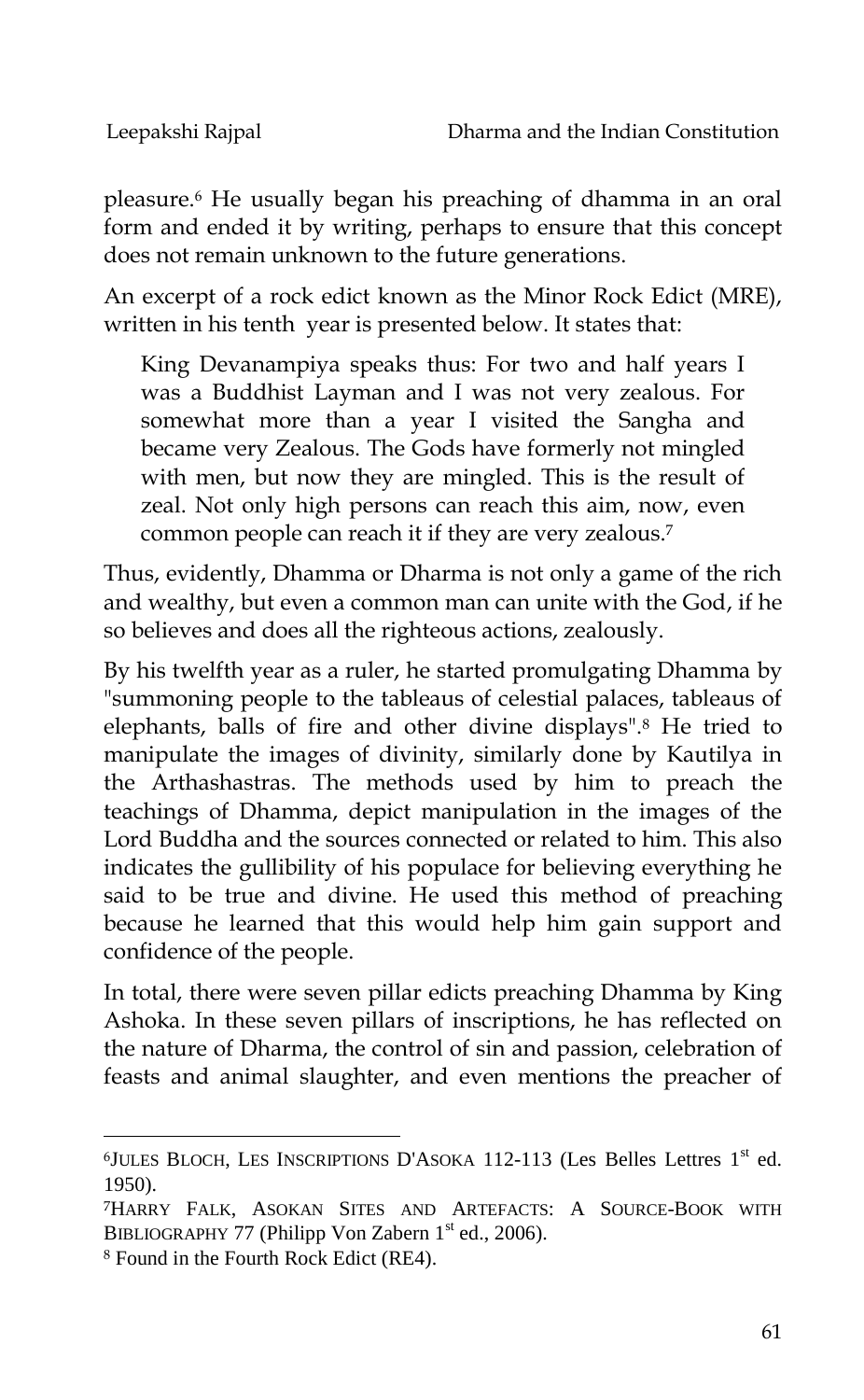Dhamma.<sup>9</sup> He was also of the view that Dhamma can be attained through deep meditations than by moral principles. Thus, it is evident that the preaching of Dhamma according to Ashoka was more motivated by his political and administrative interests, leading to a more general than imperial view of Dhamma.

Despite the criticisms, Ashoka saw Dhamma in a grand picture. He did this more in social terms than in matters of detail.Firstly, regarding the "ethical import" of his edicts, Ashoka's repeated injunction was to be respectful to each and every individual no matter what caste one belonged to. He also said that he paid respect to and had a respectful concern for the happiness of all groups and classes. Secondly, as observed by Nikam and McKeon, "Far from restricting Dharma to the tenets and practices of single religion, Ashoka asserts that Dharma is cultivated in all religions and sects and he seeks to advance Dharma in all the men and women whatever their religious affiliations. In fact, the Indian Constitution has adopted secularism from the concept of Dhamma or Dharma. Secularism means that the state respects all religion and does not adopt or give to itself any one religion. It is a neutral approach towards life, evidently in existence since the time of King Ashoka.

Thirdly, a generalized form of Dhamma, helped Ashoka to control his state and propagate himself into something big. He used this technique of preaching for gaining support. But this also resulted in the appointment of the "controllers" and the "provincial governor"<sup>10</sup> at different levels, showing the existence of an effective administration then and the concept of separation of powers now. During the regime of Ashoka, power was delegated to a few individuals, who worked as a team, which is the basis of the modern concept of Centre, State and Local level governments. Therefore, it can be said that the concept of separation of power was wide spread in his regime and is not a modern concept. Fourthly, in the battle of Kalinga, King Ashoka himself later admitted that he had caused misery, and killed those people who "did" Dharma. He said that those left were the sources of Dharma

<sup>9</sup>ROMILATHAPAR, ASOKA AND THE DECLINE OF THE MAURYAS 173 (Oxford University Press,  $1<sup>st</sup>$  ed. 1997).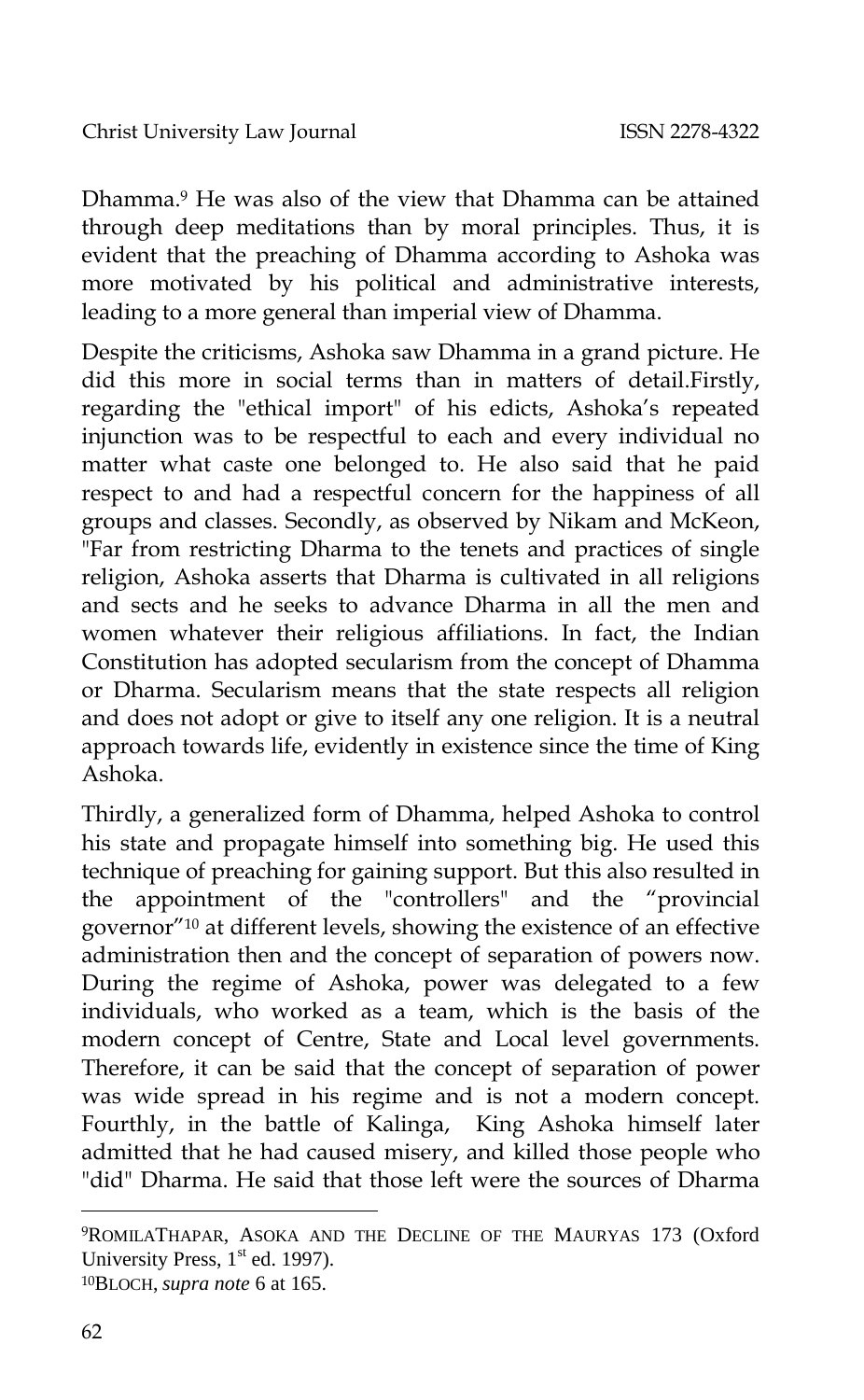and those included the father, son, neighbors, brother, friends, relatives etc. and that he would help them and never fight a war again.<sup>11</sup> This implicitly shows that the concept of modern day rehab centers and reformation centers is an indirect result of this. This self-realization and transformation in the case of Ashoka, in modern times, is enforced on people in rehab centers who are made to act upon the principles of Dharma to solve the conflict. His writing states that "descriptions of lay morality scattered throughout the ancient anthologies of universal wisdom"12. Thus, it can be inferred that the principles of natural justice i.e. justice, equity and good conscience is not a recent development in the field of law and was evident during the rule of Ashoka.

# **IV. Dharma in the Vedic and Post Vedic Ages**

The "Rishimunis" (saints) of ancient India identified fourfold objectives of life. These objectives bestowed us with the way of living our life, trying to make it easy and simple. The objectives were Dharma (duties and obligations), Artha (material well-being), Kaama (pleasure) and Moksha (liberation).

Dharma has been defined as the highest ideal of a human life. It is a Sanskrit noun derived from root "dhr" and in the literal sense, it means "something which sustains or upholds". Dharma's semantic equivalent is the Greek term 'Ethos'.<sup>13</sup> Max Muller defines Dharma as an Indian version of natural law, since people of the ancient times used Dharma as a way of life, to regulate their behavior and govern themselves. It was over a time that Dharma was related to religion. Dharma in Sanskrit language manifests the legal language of natural law or morality, more prominently and broadly in terms of perceptibility than found in religion, which is presented in the narrowest way by narrowest minds.<sup>14</sup> Hence, Dharma need not necessarily be related or considered as religion only. It is beyond

<sup>11</sup>NIKRAM, *supra note* 4 at 45.

<sup>12</sup>ETIENNE LAMOTTE, LE TRAITE DE LA GRANDEVERTU DE SAGASSE 228 (Louvain: InstitutOrientaliste  $1<sup>st</sup>$  ed. 1998).

<sup>13</sup>Joel P. Brereton, *Dhárman in the Ṛigveda,* 32 J.L.P. 449, 449–89 (2004).

<sup>14</sup>K.L. BHATIA, THE CONCEPT OF DHARMA: CORPUS JURIS A COMPARATIVE STUDY OF LAW AND MORALITY 05 (Deep & Deep Publications 2010).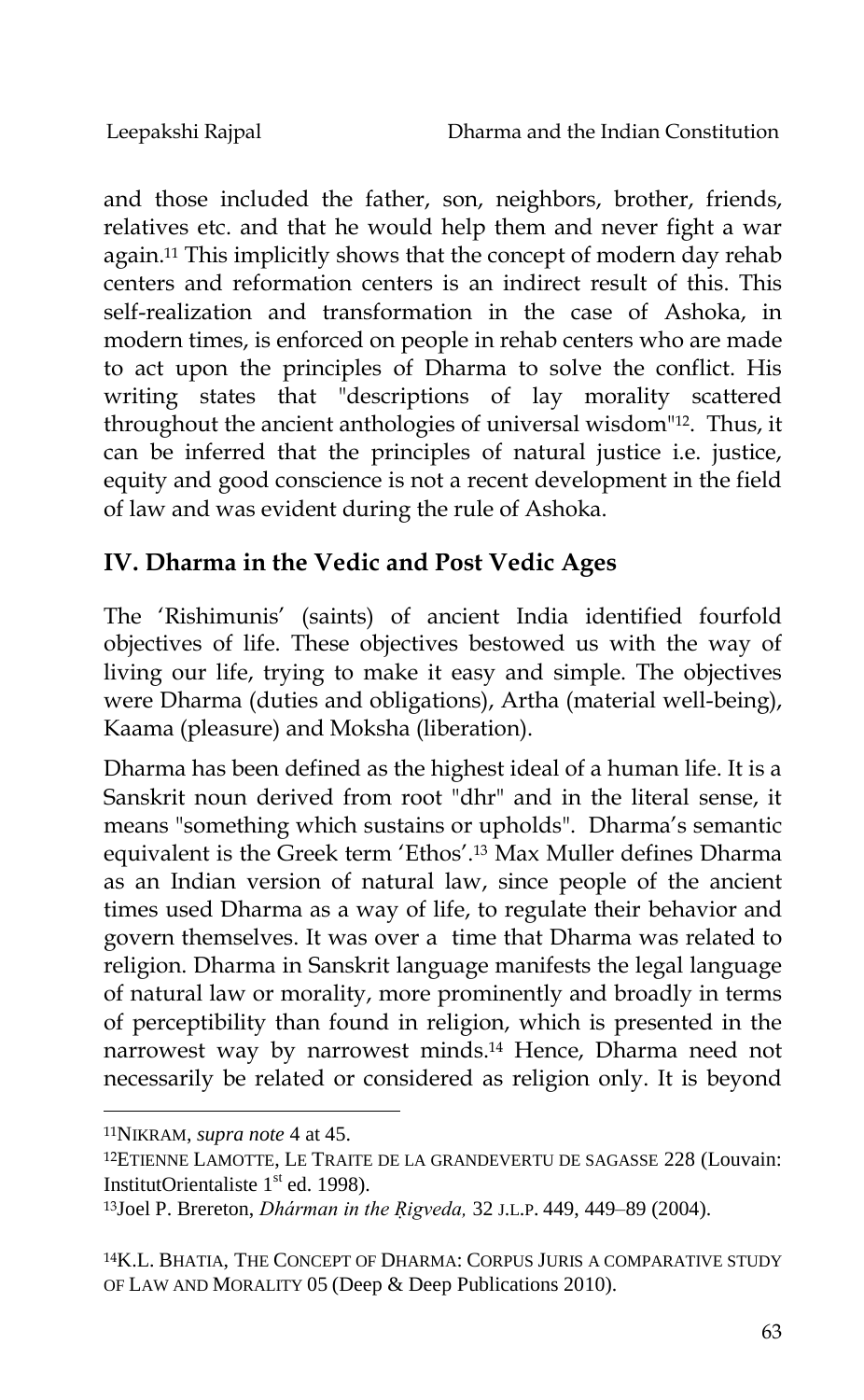that and includes upholding duties and propagating it over generations to come. The concept of Dharma is predominantly associated with its literal meaning i.e. righteousness. It means righteousness of a man's actions. Through a lay man"s perspective, it means doing whatever is right and not doing whatever is wrong. It is substantially associated with ethics and morals. It cuts across many a dissimilitude such as legal, social, moral and religious..

The concept of dharma is not modern and dates back to the early Vedic period, around 1500 B.C. This was when Aryans seized India from the northwest and colonized the plains of Punjab. The Rig Veda, which consists of various hymns in praise of Gods, were probably composed around 1200-1000 BC. The whole concept was introduced into religion by including them in ceremonial customs which centered on various sacrifices. There are numerous variations in the interpretation of the Vedas in the form of Upanishads. Srutis and Smritis were recognized as Sanatana Dharma or the eternal law. Sruti i.e. the heard knowledge were considered to be the highest source of knowledge and contained narrations on almost everything ranging from military to politics to common people"s life. Smriti is another interpretation of the Vedas. There are four sages called Smritikars who have propounded the Dharmasastras and they are Manu, Yagnavalkaya, Brihaspati and Narada.

Puranas,which are eighteen in number, are another source and contain information about the creation and dynasties of god, sages and kings and detailed description of yugas. All the sources are on the same footstep and no one has supremacy over the other. A verse from Brihadaranyaka Upanishad illustrates the idea which makes people adhere to the Dharma, which is "Punyovaipunyena Karmanabhavati, PapahPapeneti", meaning "everyone becomes good by good deeds and bad by bad deeds". In other words "every one reaps what he sows" and Dharma defines what is good.

India is a land of various religions and beliefs. Many religions are evolving while retaining their separate identity. Some of these include Hinduism, Islam, Buddhism, Sikhism, Jainism, Christianity and Parsi. These generally comprise of various sects making religion even more diverse. Hinduism as a religion, for instance, is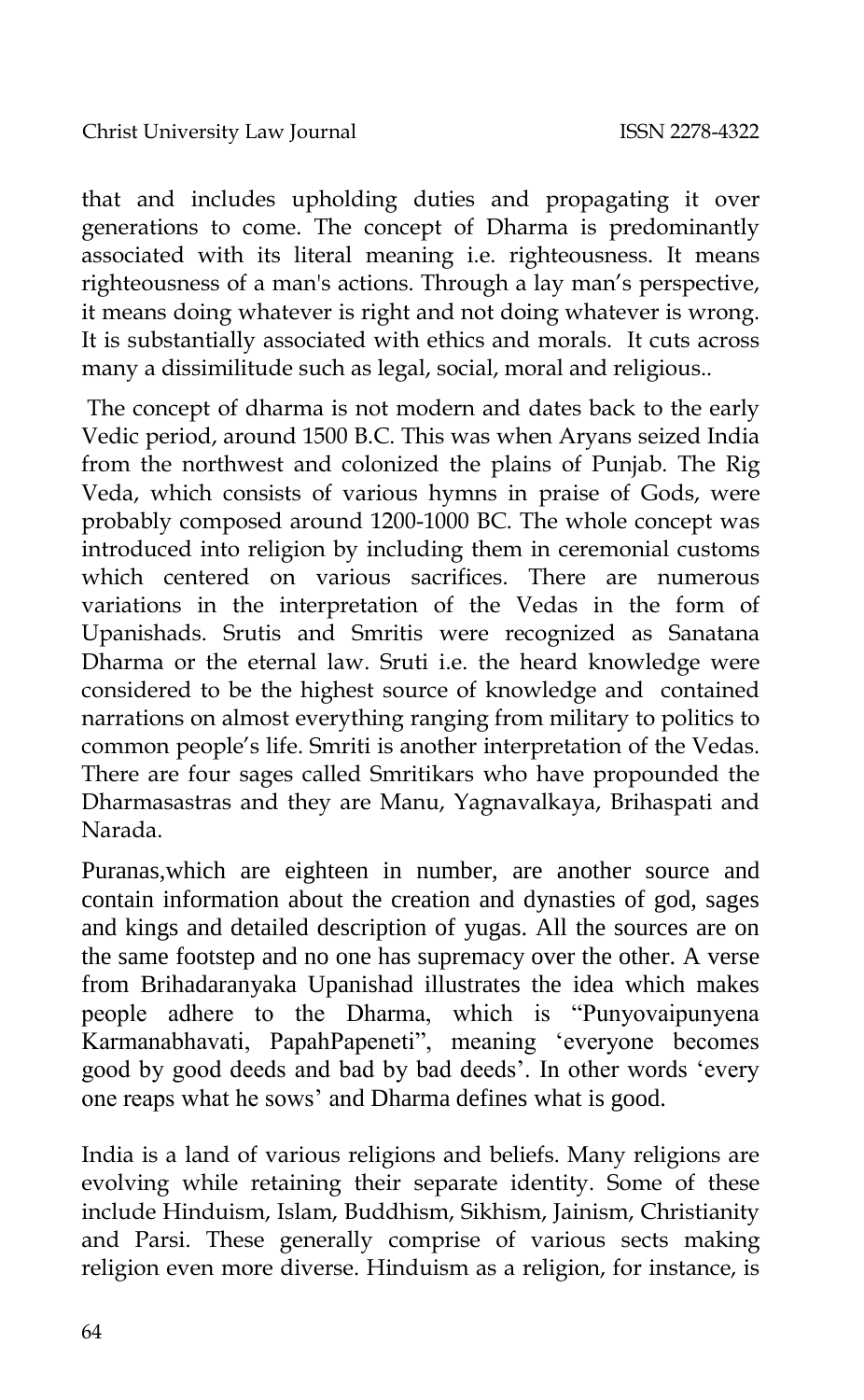unique and is categorized into many divisions in itself, but it is still one religion i.e. Hinduism15. There are three Gods in Hinduism who are considered to be the supreme i.e. Brahma, Vishnu and Shiva, the creator, preserver and destructor of this planet Earth. Together, these gods are known as Trimurti which means "triple form". Lord Brahma, as the sacred texts mention, had a clear and known personality, but was usually troubled by religion, power and the diffusion of sacred knowledge. Consequently, he created and conserved the concept of Dharma, i.e. doing one's own social duties and obligations and created the Vedas which is depicted by his four heads.<sup>16</sup>. Brahma recited the Vedas to the ' rishimunis' who had intense knowledge and were wise enough to do the task.

In Hinduis, Dharma defines or rather prescribes the moral code for the universe and is a way of living, elevating to the position of law, and is a duty which governs all the reality. The performance of one's Dharma is the ultimate goal of life. One can be liberated from the cycle of birth and rebirth (samsara) by following the path of Dharma. Since in the ancient times, Dharma was considered to be the only source of law, i.e. the Dharmashastras or Dharmasutras. British considered Dharmashastras to be the Civil Code of Conduct in India and hence, believed that dharmic texts were the reason for the prevalence of the caste system in India.<sup>17</sup>

It is clearly reflected in both Hinduism and Buddhism that Dharma is a moral duty towards oneself and towards the society. However, in today"s twenty – first century, it is still difficult to implement the eight fold path or the Hindu form of Dharma. In ancient India, Dharma was considered the highest of rights and embodied the idea of supremacy of law as even the King was subject to it.

In *Ananthapindika v. Jeta*18, a case between the prince and a citizen of his state, the ruling was passed in favor of the citizen. The prince

<sup>15</sup>MARY PAT FISHER, LIVING RELIGIONS 67 (Upper Saddle River: Pearson Education Inc.,  $8<sup>th</sup>$  ed., 2011).

<sup>16</sup> G.M. Bailey, *Trifunctional Elements in the Mythology of the Hindu Trimūrti*, 26 NUMEN 152, 152-163 (1979).

<sup>17</sup>Shantanu Rathore, Dharma (Hinduism), [https://berkleycenter.georgetown.edu/essays/dharma-hinduism.](https://berkleycenter.georgetown.edu/essays/dharma-hinduism) (Last visited Dec. 8, 2016).

<sup>18</sup> As reported in the VinayaPitaka.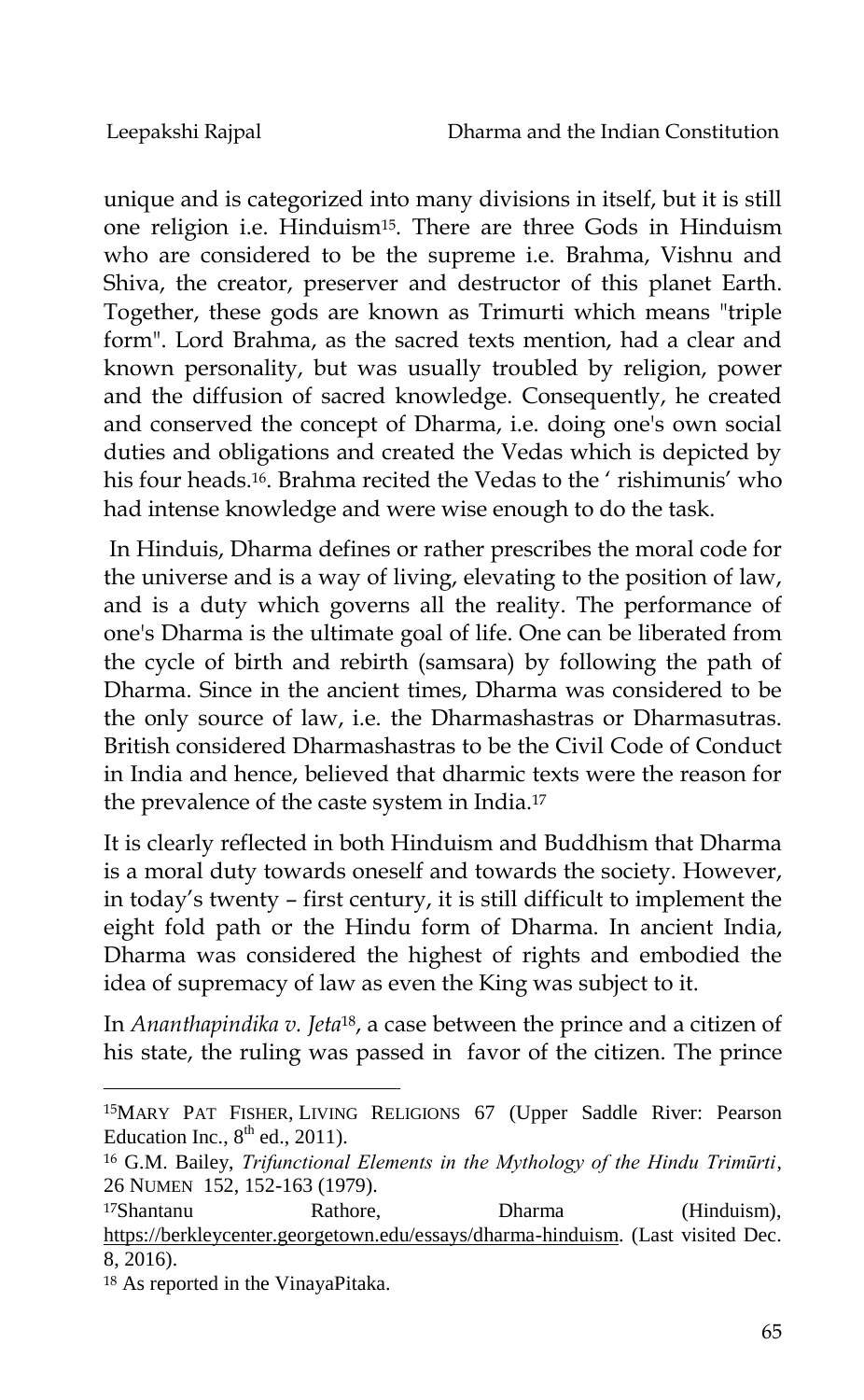followed the orders of the court. Everyone including the king or royalty were subject to the supremacy of the Court and everyone was considered equal in the state. This permeates into the Indian Constitution, in Article 14, which provides for equality before law.

However, the earlier known concept of Dharma eventually faded with Mughal era. The Muslims started their own practices and religion among their people, changing the meaning and concept of Dharma overtime. It was believed that Bakhtiyr Khilji invaded the Nalanda university fort, resulting in the decline of Dharma. However, Islamic texts provide that education is the best way to attain wisdom, and it is said that Khilji was unaware that Nalanda was a university. During the rule of many Muslim rulers, the Quranic teachings acquired the highest position of reverence, and Dharma was given no consideration. Muslim rulers discriminated against the Hindus and showed favoritism towards their own religious sects. Additionally, the British rule too contributed to the decline of Dharma. When the British invaded India, Lord Macaulay rejected the ancient Indian political system,<sup>19</sup> stating that it was completely based on the supremacy of the Brahmanas over the other castes and did not enthrall within itself the concept of Fundamental Rights. This is because he failed to realize that Dharma was the basis of the Indian society at that time. When British brought in reforms and made certain laws for India and its people, they did not take into consideration what was being followed and made their own laws of governance. Eventually, Indians became more comfortable in the culture and traditions followed by the British rather than their own. However, they were still not treated with respect and integrity, and were devoid of all their rights too. Indians coveted for the life, peace and comfort they used to live while following the unwritten Dharma code of law in practice, since the ancient times. Being suppressed socially, economically, and politically, the Indians retorted back initially in the form of Revolt of 1857 and later in the form of many Nationalist Movements like Satyagraha and the Civil Disobedience Movement.

-

<sup>19</sup>Shodhganga, Human Rights and the Indian Constitution, http://shodhganga.inflibnet.ac.in/bitstream/10603/102509/9/09\_chapter%2003.pdf .(Last visited Dec. 8, 2016).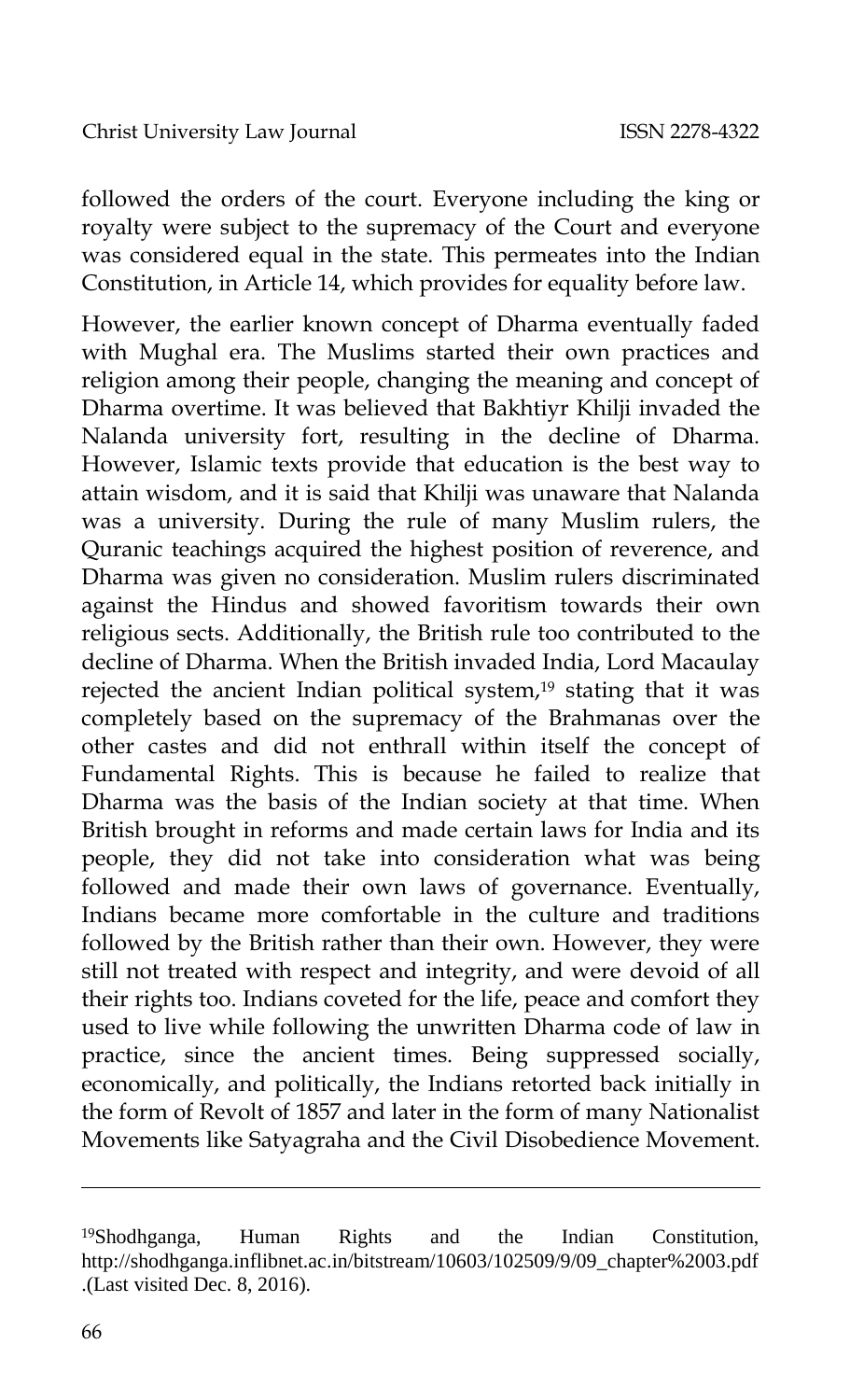Gandhiji, clearly stated that he was not disobeying the British law to show disrespect, rather he was obeying the higher law of our being, which was Dharma. <sup>20</sup>

The struggle for independence was a fight for personal and civil liberties, basic rights and needs. However after independence, Hindu law (dharma) was codified keeping in mind the changes that were taking place in the ideals, lifestyle and outlook of the people. It was felt that the concept of Dharma in the ancient times should be related to the present times and be modified in a way that suits the needs of the present situations and still has same effect as it had in earlier times.<sup>21</sup> Thus, post-independence, the framing of the Constitution of India was on the basis of the supreme law i.e. Dharma, the rule of law.

Article 13 of the Indian Constitution is thus worded as "Laws inconsistent with or in derogation of the Fundamental Rights:

(1) All laws in force in the territory of India immediately before the commencement of this Constitution, in so far as they are inconsistent with the provisions of this Part, shall to the extent of such inconsistency be void

(2) The State shall not make any law which takes away or abridges the rights conferred by this Part and any law made in contravention of this clause shall, to the extent of the contravention be void. $22$ 

The above stated article clearly states that the laws which were already made before the existence of the Constitution and are presently inconsistent with the Fundamental Rights i.e. the part which is not in accordance with the provisions of the Fundamental Rights, are to such extent void. If the laws made after the inception of the Constitution, are not in accordance with the provisions of the Fundamental Rights, they will be expressly declared as void, as stated by the Clause (2) of the Article. However, framers of our constitution failed to analyze that it is an Indian concept not a western one. The meaning of Dharma incorporates supremacy of

<sup>20</sup> Shantanu Rathore, *Supra note* 17.

<sup>21</sup>Ambujam v. T.S. Ramaswamy, AIR 1973 Delhi 46, 8 (1972) DLT 292. <sup>22</sup>INDIA CONST. art. 13.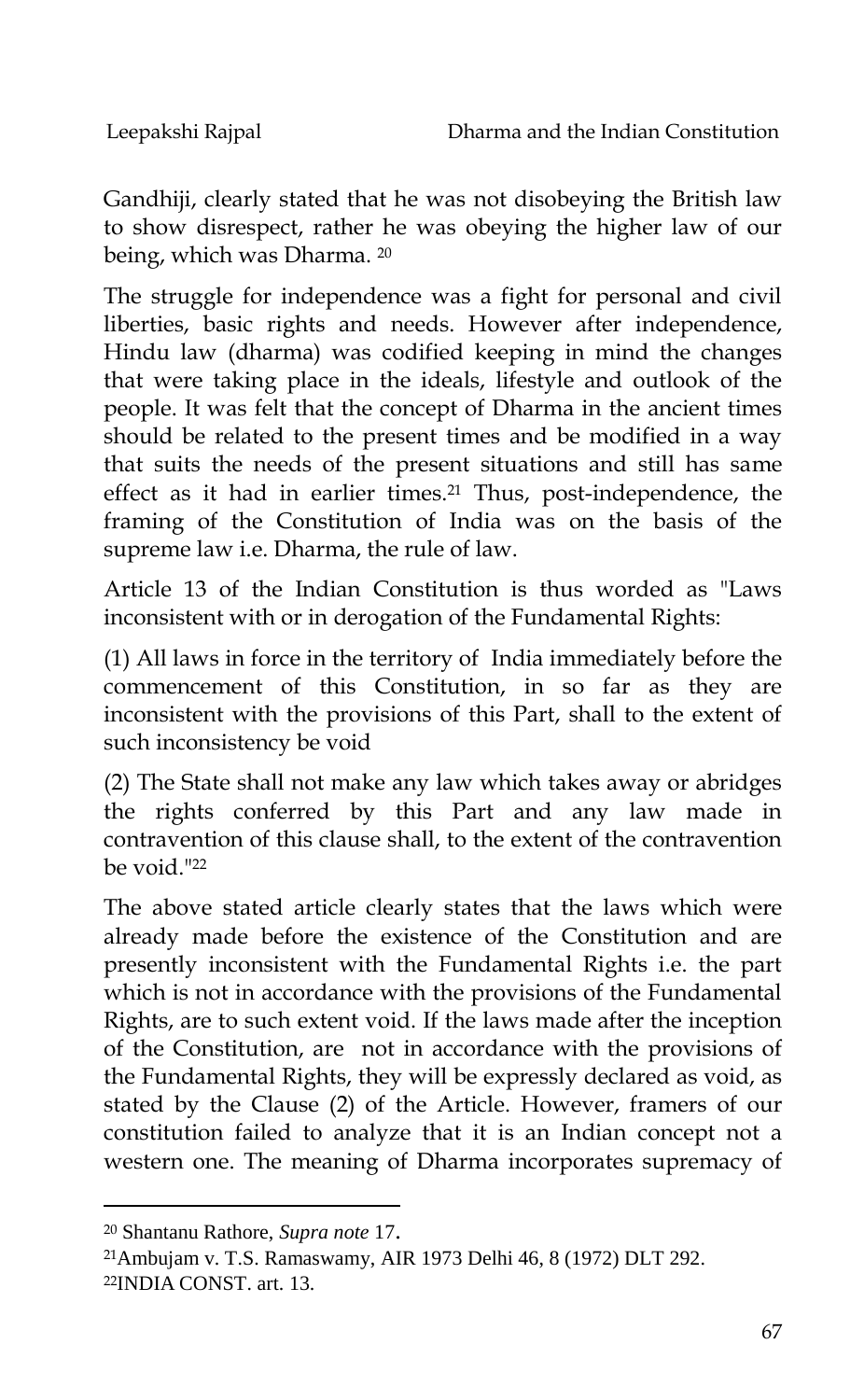law and rule of law. Even the king was required to act according to Dharma. The rule of sovereignty belonged to Dharma, and not to the king. Thus, the concept of Dharma is not different from the modern day rule of law which states that all the authorities of the State are subordinate to the law of the land. The adherence to rule of law is considered good for the society, as was the case when Dharma was prevalent as well. The rule of law also prescribes the duties and obligations a citizen owes to his nation, and Dharma too provided the same, though it was uncodified and understood as part of daily routine and proper conduct.

The Preamble of the Indian Constitution clearly states that India is secular in nature, and does not adhere to any particular religion, nor does it have any religion of its own. State is above every religion and supreme duty i.e. Dharma is above the state. Dharma is often related to humanity, and since humanity is above all, Dharma is above all. Thus, being secular inherently means that by not following any religion, we follow the supreme authority i.e. Dharma. It means that India does not consider any one religion or for that matter does not allow religion to interfere in decision making in matters of the state. It also means that by not accepting any one religion as supreme and considering itself as secular, it promises to safeguard every religion that prevails in the country. According to the Supreme Court of India, the definition of secularism with respect to all the religions is "Sarva Dharma Sambhavana", which means that state has no religion and shall treat all the people of different religious groups equally.

Moreover, it is the concept of Dharma that resulted in laying down Part III of the Indian Constitution i.e. the Fundamental rights. Fundamental rights are those rights which are available to a person by birth, and cannot be taken away until death. They are available to each and every individual without any discrimination based on gender, religion, caste, race, or economic status. It is the outcome of Dharma, i.e. the highest duty of a person which involves treating everyone equally with peace and harmony so that the society remains at peace. Fundamental rights are the codified version of the rights that people enjoyed in the ancient times.

Right to Life and personal liberty is enshrined in Article 21 of the Indian Constitution which states that no person shall be deprived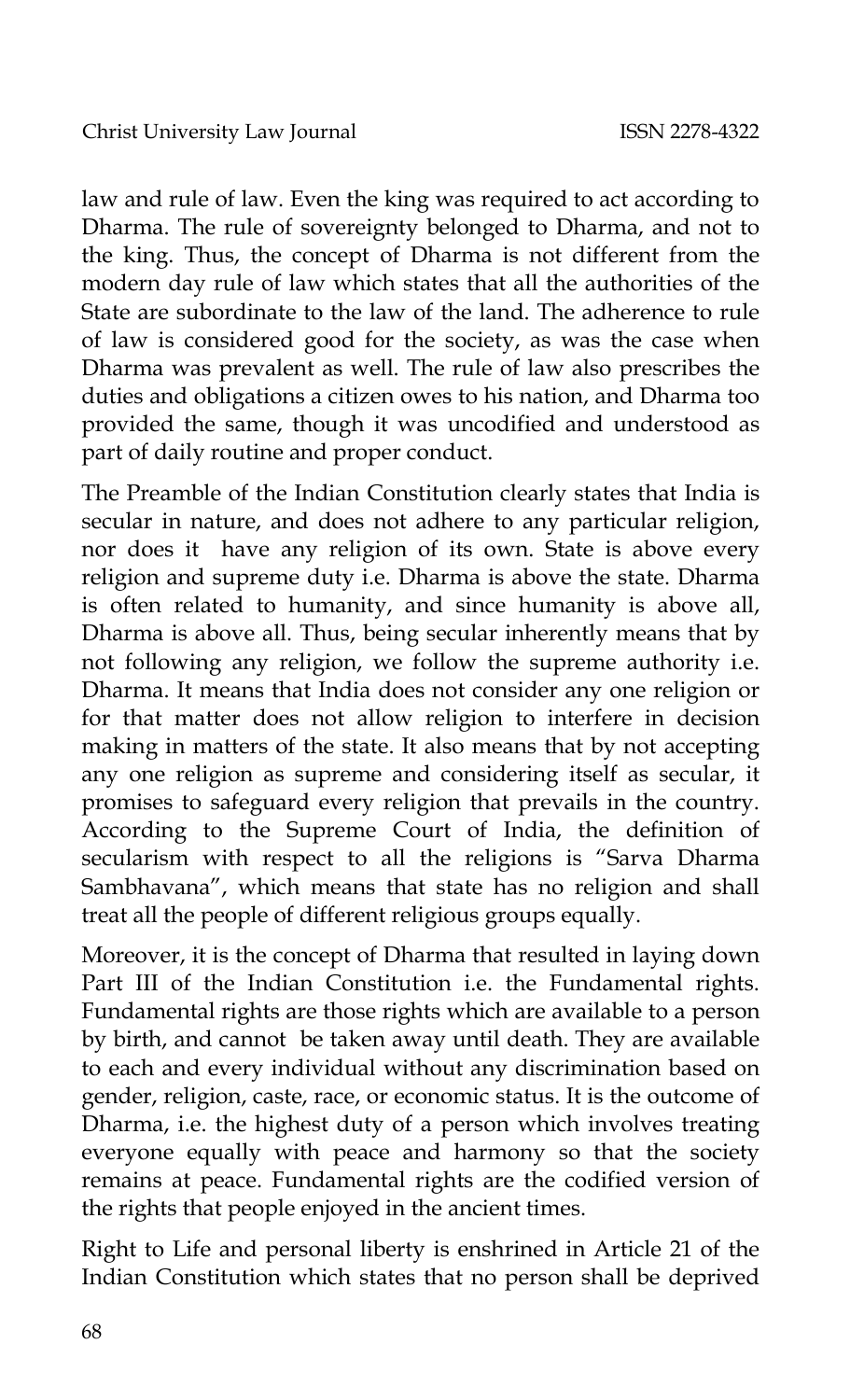of his life and personal liberty except according to the procedure established by law. The Indian judiciary has widened the scope of this article by giving it a broad interpretation. Its ambit covers the right to live with human dignity and not mere animal existence,<sup>23</sup> right to livelihood,<sup>24</sup> right to free legal aid,<sup>25</sup> right of dignity of a convict<sup>26</sup> but does not include the right to die.27.

In the case of *Maneka Gandhi v. Union of India*28, Justice Bhagwati in the Special Bench for the Supreme Court observed that:

The expression 'personal liberty' in the Article 21 is of the wider amplitude and it covers a variety of rights, which go to constitute the personal liberty of the man and some of them have been raised to the status of the distinct fundamental rights and given additional protection under Article 19. No person can be deprives of his right to go abroad unless there is a law made by the State prescribing the procedure for so depriving him, and the deprivation is effected strictly in accordance with such procedure.

Article 21 covers within its ambit every aspect which dignifies a human life and Dharma encompasses these human rights. It should be noted however, that Dharma and religion are not same. Justice J.Hansaria in *A.S. Narayana Deekshitulu v. State of Andhra Pradesh and Ors.*29stated:

Religion is enriched by visionary methodology and theology, whereas dharma blooms in the realm of direct experience. Religion contributes to the changing phases of a culture; dharma enhances the beauty of spirituality. Religion may inspire one to build a fragile, mortal home for GOD; Dharma helps one to recognize the immortal shrine in heart.

-

<sup>25</sup>HussainaraKhatoon v. State of Bihar, AIR 1979 SC 1369.

<sup>23</sup>Kharak Singh v. State of U.P., AIR 1963 SC 1295.

<sup>24</sup>Maneka Gandhi v. Union of India, AIR 1978 SC 597.

<sup>26</sup>Union of India v. Bhanudas, AIR 1978 SC 1027.

<sup>27</sup>Gian Kaur v. State of Punjab, AIR 1967 SC 1257.

<sup>28</sup>Maneka Gandhi v. Union of India, AIR 1978 SC 597.

<sup>29</sup>A.S. Narayana Deekshitulu v. State of Andhra Pradesh &Ors., 1996 AIR 1765, JT 1996 (3) 482.